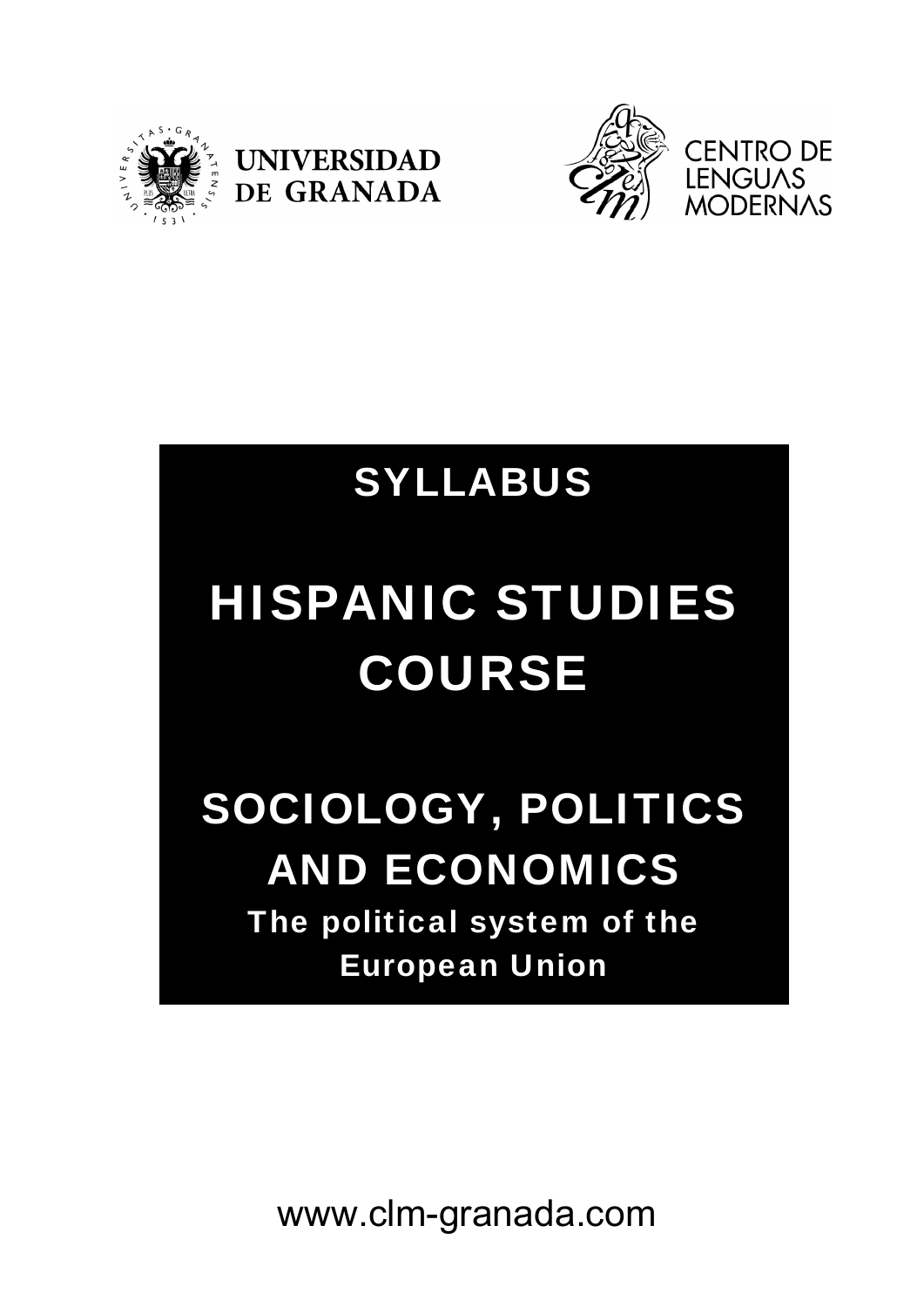# **THE POLITICAL SYSTEM OF THE EUROPEAN UNION**

#### **General description**

 Students who enrolled on the first semester of Political System in Spain and the European Union course and who wish to widen their knowledge in this field are recommended to take this course. The aims of this course are to cover the fundamental aspects of the political system of the European Union. From certain theoretical fundaments which allow us to classify the different forms of democracy, an historical evolution will be presented of the European construction process. We will also study the group of institutions which make up the European Union's political system as well as detailing the basic principals of functioning and the principal agents who intervene in the process.

#### **Content**

- **1. CLASSIFICATION OF THE DEMOCRATIC POLITICAL REGIMES OF THE CONTEMPORARY WORLD:** MAJORITY DEMOCRACY VERSUS CONSENSUS **DEMOCRACY**
- **2. HISTORICAL ANTECEDENTS IN THE PROCESS OF EUROPEAN INTEGRATION.**
- **3. OPENING PROCESS IN EUROPE** 
	- TREATY OF PARIS
	- TREATY OF ROME-SINGLE EUROPEAN ACT
	- TREATY OFMAASTRICHT
	- TREATY OF AMSTERDAM
	- TREATY OF NICE
	- THE EUROPEAN CONVENTION
	- THE EUROPEAN CONSTITION PROJECT.
- **4. INSTITUTIONAL SCHEME OF THE EUROPEAN UNION** 
	- a. THE EUROPEAN COMMISSION
	- b. THE COUNCIL OF MINISTERS
	- c. THE EUROPEAN COUNCIL
	- d. THE EUROPEAN PARLIAMENT
	- e. THE JUSTICE TRIBUNAL OF THE UNION
	- f. OTHER COMMUNITY INSTITUTIONS AND AGENCIES: THE REGIONS COMMITTEE, THE ECONOMIC AND SOCIAL COMMITTEE, ETC.
- **5. BASIC PRINCIPLES OF THE EUROPEAN SUPRANATIONAL**

## **CONSTITUTIONALISM**

- a. TRANSFER OF NATIONAL SOVEREIGNTY
- b. CONSTITUTIONALCHARACTER OF THE TREATIES
- c. EUROPEAN COMPETENCE SCOPE AND THE PRICIPLE OF SUBSIDIARITY
- d. THE PRINCIPLES OF EUROPEAN COMMUNITY LAW
- **6. ASPECTAND POLITICAL AGENTS IN THE DECISION-MAKING PROCESS IN THE EUROPEAN UNION** 
	- a. CITIZENSHIP OF THE EUROPEAN UNION
	- b. EUROPEAN PUBLIC OPINION
	- c. EUROPEAN PARLIAMENTARY GROUPS AND POLITICAL PARTIES
	- d. LOBBY GROUPS IN THE EUROPEAN UNION
	- e. ELECTORAL BEHAVIOUR
	- f. PUBLIC POLITICS IN THE UNION

## **Activities**

 An essential part of the course is the class lectures with the active participation of the students in the debates. The teacher will provide the basic materials for the classes. Also, some documentaries will be shown on different aspects of the European Union. Finally, besides class attendance and the exams, students will write a weekly commentary on news about European current affairs which will be provided by the teacher.